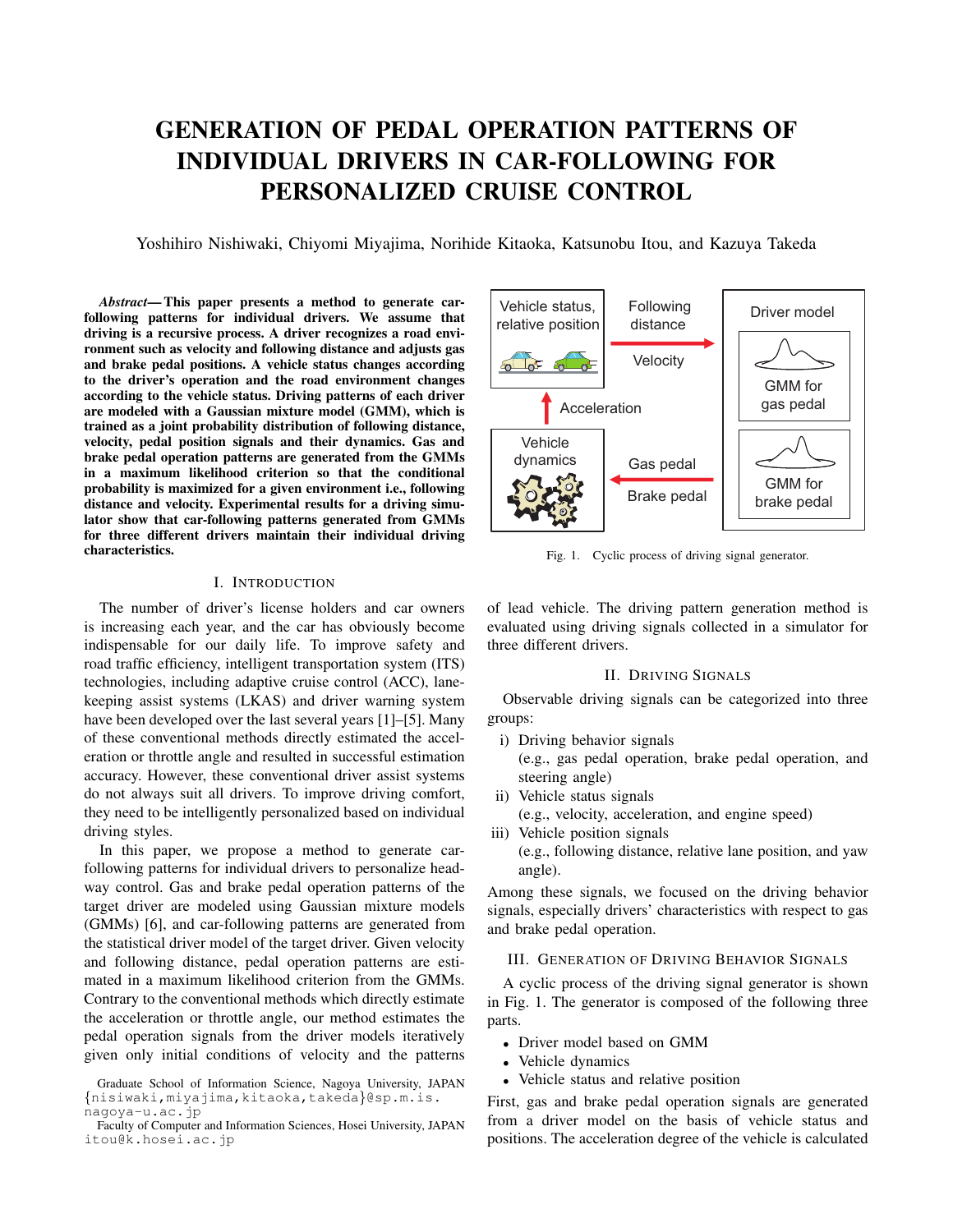based on the velocity dynamics using the generated pedal patterns. Vehicle status and the relative positions change on the basis of vehicle behavior. Gas and brake pedal patterns are regenerated from the driver model.

## *A. Driver Model*

The driver model consists of two GMMs trained using gas and brake pedal operation signals for the target driver. Gas and brake pedal patterns are generated from the driver model on the basis of vehicle status and relative position to other vehicles.

*1) Features Modeled by GMMs:* GMMs model feature *x* consisting of velocity  $V_t$ , following distance  $F_t$  with their first and second-order dynamics  $\Delta V_t$ ,  $\Delta F_t$ ,  $\Delta^2 V_t$ Cand  $\Delta^2 F_t$ and gas or brake pedal pattern  $G_t$  or  $B_t$  with their first-order dynamics  $\Delta G_t$  or  $\Delta B_t$ :

$$
\boldsymbol{x} = (V_t, F_t, \Delta V_t, \Delta F_t, \Delta^2 V_t, \Delta^2 F_t, \Delta G_t, G_t)^T.
$$
 (1)

The dynamic features are calculated differently for velocity/following distance and pedal patterns because pedal patterns are the features we estimate. Hence, the dynamic features of the pedal operation patterns include the signal at time  $t + 1$ . We calculate the first-order dynamic features of velocity and following distance as follows:

$$
\Delta x(t) = x(t) - \frac{\sum_{k=1}^{T-2} kx(t - k - 1)}{\sum_{k=1}^{T-2} k},
$$
 (2)

where  $x(t)$  is the velocity or following distance at time  $t$ . The second-order dynamic feature is calculated from the firstorder dynamic feature based on the same equation. The firstorder dynamic features of pedal patterns are calculated using signals at time  $t + 1$ :

$$
\Delta x(t) = x(t+1) - \frac{\sum_{k=1}^{T-2} kx(t-k)}{\sum_{k=1}^{T-2} k}
$$
  
=  $x(t+1) + C(t)$ . (3)

The calculation of Eqs.(2) and (3) are shown in Figs. 2 and 3, respectively. Dynamic features are calculated as the weighted difference between the current or future signal and the past signals. The weights for  $x(t)$  or  $x(t+1)$  and the past  $T -$ 2 signals are equal. In the generation of driving behavior signals, driving signals up to time *t* are known. We define  $C(t)$  using the known signals as follows.

$$
C(t) = \frac{-\sum_{k=1}^{T-2} kx(t-k)}{\sum_{k=1}^{T-2} k}.
$$
 (4)

*2) Estimation of Gas and Brake Pedal Patterns:* We estimate the pedal patterns using GMMs based on the assumption that a driver determines the gas and brake pedal patterns from the velocity and following distance. We estimate the gas and brake pedal patterns from the joint probability distribution of the features so that the conditional probability is maximized. This is a problem of maximization of the conditional probability. The generator finds the suboptimal maximum point of the GMM by a hill-climbing search starting from the chosen point and generates next driving



Fig. 2. Calculation of dynamic features for velocity and following distance using Eq.(2).



Fig. 3. Calculation of dynamic features for pedal operation signals using  $Eq.(3)$ .

signals. As an example, consider the generation of gas pedal pattern. The value of gas pedal pattern  $\hat{G}_{t+1}$  is estimated based on the following equation.

$$
\hat{G}_{t+1} = \arg \max_{G_{t+1}} p(\boldsymbol{x}^{\prime} \mid \boldsymbol{\theta}_m), \tag{5}
$$

where  $x^{'} = (V_t, F_t, \Delta V_t, \Delta F_t, \Delta^2 V_t, \Delta^2 F_t, \Delta G_t, G_{t+1})^T$  is the feature set used in estimation. Note that *x ′* includes the cumulative estimation error.  $\theta_m = \{w_m, \mu_m, \Sigma_m\}$  is the mixture weight, mean vector, and covariance matrix of the chosen *m*-th mixture component.  $p(x' | \theta)$  is a weighted Gaussian given as follows.

$$
p(\mathbf{x}^{'} | \boldsymbol{\theta}_{m}) = \frac{w_{m}}{\sqrt{(2\pi)^{D}|\boldsymbol{\Sigma}_{m}|}}
$$

$$
\cdot \exp\left\{-\frac{1}{2}(\mathbf{x}^{'} - \boldsymbol{\mu}_{m})^{T}\boldsymbol{\Sigma}_{m}^{-1}(\mathbf{x}^{'} - \boldsymbol{\mu}_{m})\right\} \quad (6)
$$

We focus on the exponent and rewrite  $x' - \mu_m$  as follows.

$$
\mathbf{x}' - \boldsymbol{\mu}_{m} = \begin{pmatrix} V_{t} - \mu_{m,1} \\ F_{t} - \mu_{m,2} \\ \Delta V_{t} - \mu_{m,3} \\ \Delta F_{t} - \mu_{m,4} \\ \Delta^{2} V_{t} - \mu_{m,5} \\ \Delta^{2} F_{t} - \mu_{m,6} \\ \Delta G_{t} - \mu_{m,7} \\ G_{t+1} - \mu_{m,8} \end{pmatrix} = \begin{pmatrix} V_{t} - \mu_{m,1} \\ F_{t} - \mu_{m,2} \\ \Delta V_{t} - \mu_{m,3} \\ \Delta F_{t} - \mu_{m,4} \\ \Delta^{2} V_{t} - \mu_{m,5} \\ \Delta^{2} F_{t} - \mu_{m,6} \\ \Delta^{2} F_{t} - \mu_{m,6} \\ G_{t+1} + C_{t} - \mu_{m,7} \\ G_{t+1} - \mu_{m,8} \end{pmatrix} (7)
$$

Then, we separate it into constant and variable terms as follows.

$$
\mathbf{x}' - \boldsymbol{\mu}_m = \begin{pmatrix} V_t - \mu_{m,1} \\ F_t - \mu_{m,2} \\ \Delta V_t - \mu_{m,3} \\ \Delta F_t - \mu_{m,4} \\ \Delta^2 V_t - \mu_{m,5} \\ \Delta^2 F_t - \mu_{m,6} \\ C_t - \mu_{m,7} \\ -\mu_{m,8} \end{pmatrix} + G_{t+1} \begin{pmatrix} 0 \\ 0 \\ 0 \\ 0 \\ 0 \\ 1 \\ 1 \end{pmatrix}
$$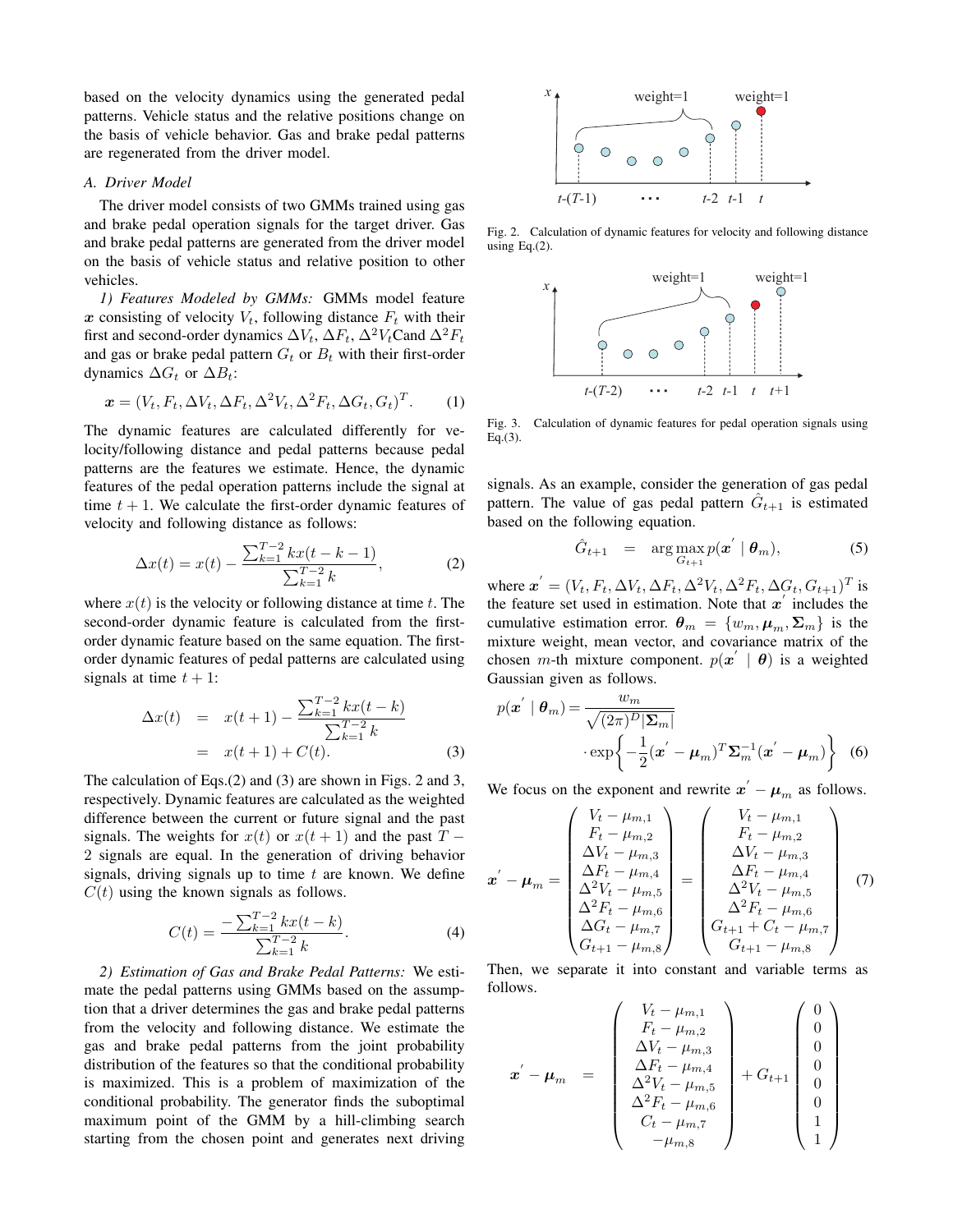$$
= \boldsymbol{a} + G_{t+1}\boldsymbol{g} \tag{8}
$$

The exponential part of Eq.(6) becomes

$$
-\frac{1}{2}(\mathbf{a}' - \boldsymbol{\mu}_m)^T \boldsymbol{\Sigma}_m^{-1} (\mathbf{a}' - \boldsymbol{\mu}_m)
$$
  
\n
$$
= -\frac{1}{2} (\mathbf{a} + G_{t+1} \mathbf{g})^T \boldsymbol{\Sigma}_m^{-1} (\mathbf{a} + G_{t+1} \mathbf{g})
$$
  
\n
$$
= -\frac{1}{2} (\mathbf{g}^T \boldsymbol{\Sigma}_m^{-1} \mathbf{g} G_{t+1}^2 + 2 \mathbf{a}^T \boldsymbol{\Sigma}_m^{-1} \mathbf{g} G_{t+1} + \mathbf{a}^T \boldsymbol{\Sigma}_m^{-1} \mathbf{a})
$$
  
\n
$$
= p_m G_{t+1}^2 + q_m G_{t+1} + r_m,
$$
 (9)

where  $p_m$ ,  $q_m$ , and  $r_m$  are defined as follows.

$$
p_m = -\frac{1}{2}\boldsymbol{g}^T\boldsymbol{\Sigma}_m^{-1}\boldsymbol{g}
$$
 (10)

$$
q_m = -\mathbf{a}^T \mathbf{\Sigma}_m^{-1} \mathbf{g} \tag{11}
$$
\n
$$
1 \mathbf{f} \mathbf{y}^{-1} \tag{12}
$$

$$
r_m = -\frac{1}{2}\boldsymbol{a}^T \boldsymbol{\Sigma}_m^{-1} \boldsymbol{a}.
$$
 (12)

The estimate of gas pedal pattern  $\hat{G}_{t+1}$  that maximizes Eq.(6) is given as follows.

$$
\hat{G}_{t+1} = -\frac{q_m}{2p_m} \tag{13}
$$

Then, the suboptimal maximum value is found by a hillclimbing search starting from the maximum point among the estimates calculated by the above equations or intersection points of mixture components. The intersection points are obtained by solving the following equation with respect to  $G_{t+1}$ :

$$
\frac{w_i}{\sqrt{(2\pi)^D|\Sigma_i|}} \exp(p_i G_{t+1}^2 + q_i G_{t+1} + r_i)
$$
  
= 
$$
\frac{w_j}{\sqrt{(2\pi)^D|\Sigma_j|}} \exp(p_j G_{t+1}^2 + q_j G_{t+1} + r_j),
$$
(14)

where *i* and *j* represent the *i*-th and *j*-th mixture components, respectively. Then, the logarithm of Eq.(14) becomes

$$
(p_i - p_j)G_{t+1}^2 + (q_i - q_j)G_{t+1} +
$$

$$
r_i - r_j + \log\left(\frac{w_i|\Sigma_j|^{\frac{1}{2}}}{w_j|\Sigma_i|^{\frac{1}{2}}}\right) = 0.
$$
 (15)

This is a quadratic function. So we can easily calculate the intersection points.

Brake pedal pattern can be estimated in the same way as gas pedal pattern. Although pedal pattern signals can be estimated without dynamic features, we use dynamic features to retain continuity in generated signals.

The driving signal generator has two driver models for gas and brake pedal patterns. Generated pedal signals can have both positive values because they generate gas and brake pedal signals independently. However, it is very rare that a driver hits gas and brake pedals simultaneously. To avoid such situations, we use the gas pedal signal preferentially and set the brake pedal signal to zero.

The driver model is trained for representing the relationship of velocity, following distance, and pedal patterns of the training data. However, the training data does not involve following distance data of more than 100 m or less than 1 m. Therefore, when the model encounters situations that are not included in the training data, it cannot adequately estimate pedal patterns. As a result, the vehicle can be too far away from the lead vehicle or bump into the rear of the lead vehicle. To avoid this situation, we used forced control of gas and brake pedals. If  $B_{t+1} < B_{\text{force}}$  and  $F_t < F_{\text{close}}$ we set  $\hat{B}_{t+1}$  to  $\hat{B}_{\text{force}}$ . If  $\hat{G}_{t+1} < G_{\text{force}}$  and  $F_t > F_{\text{far}}$  we set  $\hat{G}_{t+1}$  to  $G_{\text{force}}$ . Otherwise, we used the estimated values from the driver models.

# *B. Vehicle Dynamics*

The vehicle dynamics calculation part estimates the acceleration degree,  $a(t)$ , using gas pedal pattern  $G(t + 1)$ , brake pedal pattern  $B(t + 1)$ , and velocity  $V(t)$  at time *t*. The vehicle dynamics calculation module was implemented based on the internal model of the driving simulator.

## *C. Vehicle Environment*

The vehicle status and relative position, including velocity and following distance, change on the basis of vehicle acceleration. The velocity and the following distance at time  $t + 1$  are calculated as follows.

$$
V(t+1) = V(t) + a(t) \cdot T \tag{16}
$$

$$
F(t+1) = d_{\text{front}}(t+1)
$$
  
-  $(d_{\text{mycar}}(t) + V(t+1) \cdot T),$  (17)

where  $a(t)$  is the acceleration degree obtained from the vehicle dynamics module, and  $d_{front}(t)$  and  $d_{mvcar}(t)$  are the total travel distances from the start point of the lead vehicle and ego-vehicle, respectively. The system estimates the signals every  $T = 0.1$  second.

#### IV. EXPERIMENT

We evaluated the individual characteristics of the generated car-following patterns from the driver models trained for three different drivers (drier A, B, and C). Driver A was a tailgater who followed very close to the lead vehicle, and the other two drivers were conservative drivers who tended to keep a safe distance from the lead vehicle.

## *A. Data Collection*

We recorded observable driving signals using a driving simulator for the training of GMMs. The course was straight. We used two velocity patterns of the lead vehicle, as shown in Fig. 4. The upper velocity pattern was recorded on an express way in the same simulator, and the lower pattern is an artificial velocity pattern aimed at obtaining all velocity ranges. We recorded the observable driving signals for two different velocity patterns of the lead vehicle four times, i.e., eight times in total. The gas pedal pattern was digitized linearly from 0 to 10000, and brake pedal pattern from 0 to 5000.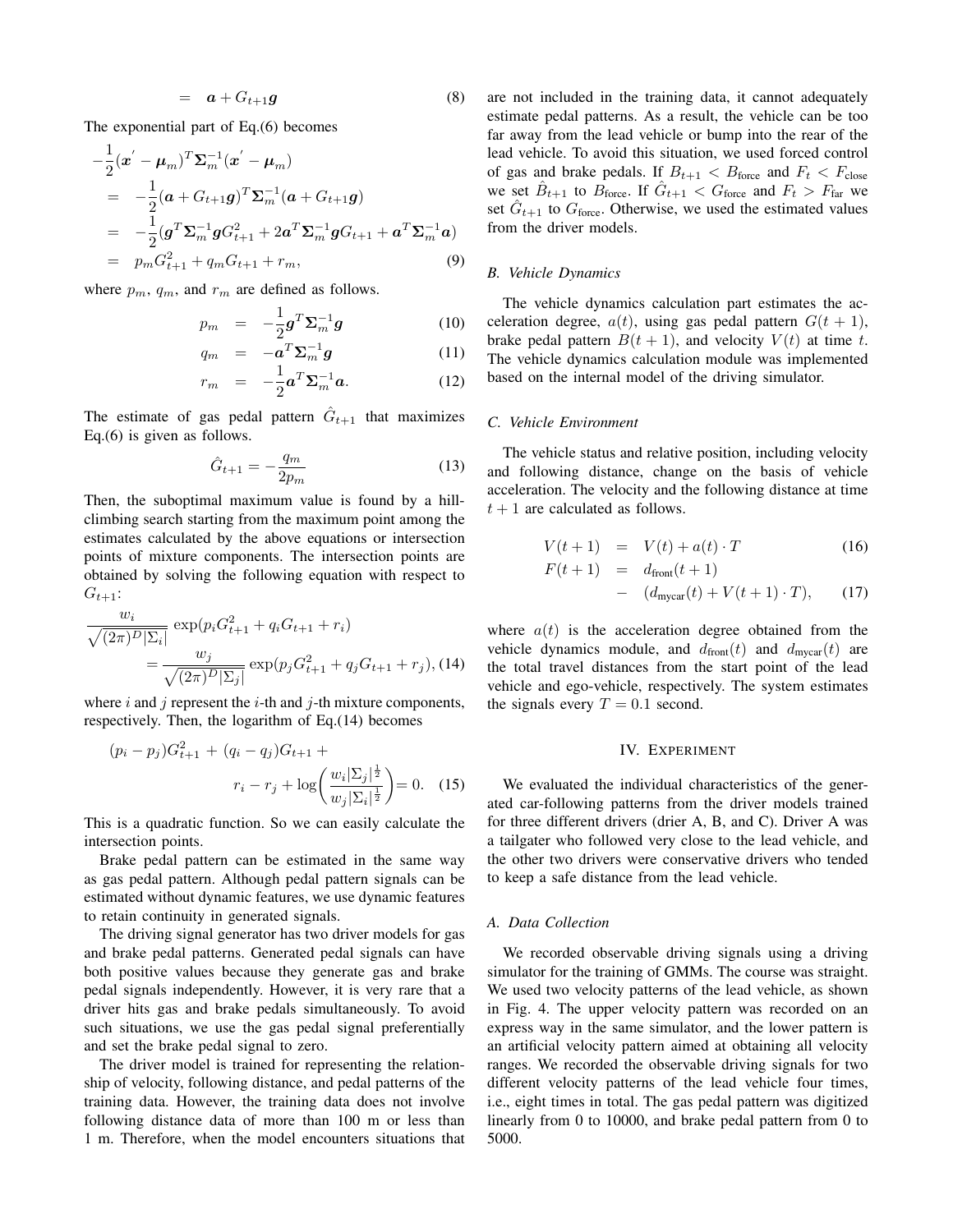

Fig. 4. Velocity patterns of lead vehicle.

#### *B. Training of GMM*

We trained GMMs using the expectation maximization (EM) algorithm [6] for each driver to fit the drivers' individual characteristics. The feature vector *x* modeled by GMMs includes velocity  $V$ , following distance  $F$ , their first and second dynamic features  $\Delta V$ ,  $\Delta F$ ,  $\Delta^2 V$ ,  $\Delta^2 F$ , gas pedal pattern *G*, and its first dynamic feature  $\Delta G$  as shown in Eq.(1). Driver models for the brake pedal patterns were trained in the same way. We used full covariance matrices for the GMMs to represent correlations among the features. Experimental conditions are summarized in Table I.

TABLE I EXPERIMENTAL CONDITIONS.

| # of drivers                                 | ٩                                                                          |
|----------------------------------------------|----------------------------------------------------------------------------|
| Sampling frequency                           | $10$ Hz                                                                    |
| Training data length                         | 30 min. (Pattern 1)                                                        |
|                                              | 40 min. (Pattern 2)                                                        |
| Test data length                             | 10 min. (Pattern 1)                                                        |
| Features                                     | $\overline{V\ \Delta V\ \Delta^2 V\ F\ \Delta F\ \Delta^2 F\ G\ \Delta G}$ |
|                                              | $V\ \Delta V\ \Delta^2 V\ F\ \Delta F\ \Delta^2 F\ B\ \Delta B$            |
| $\Delta$ window length                       | $0.8 \text{ sec}$                                                          |
| # of GMM mixture components                  | 1, 2, 4, 8                                                                 |
| <b>GMM</b> covariance matrix                 | Full covariance matrix                                                     |
| $(G_{force}, B_{force}, F_{close}, F_{far})$ | (5000, 500, 5m, 80m)                                                       |
|                                              |                                                                            |

## *C. Experimental Results*

We compared the generated data with the real data of the target driver. To objectively evaluate how well the driver models could represent driver characteristics in carfollowing, signal to deviation ratios (SDRs) to driving signals are calculated. The SDR is defined as follows:

$$
SDR = 10 \log_{10} \frac{\sum_{n=1}^{N} x^2(n)}{\sum_{n=1}^{N} (x(n) - \hat{x}(n))^2} \quad \text{[dB]} \tag{18}
$$

where *N* is the length of signals,  $x(n)$  is the real signal, and  $\hat{x}(n)$  is the generated signal.

The SDRs of the gas pedal pattern for three drivers are shown in Fig. 5 and those of the brake pedal pattern and the following distance are shown in Figs. 6 and 7, respectively. Higher SDRs were obtained for all drivers when modeling with one or two mixture component GMMs. Drivers' characteristics could be represented with only one or two mixture components. The experimental result for the tailgater (Driver A) is shown in Fig. 8 and for conservative drivers (Drivers B and C) who tended to be far from the lead vehicle is in Figs. 9 and 10. The resulting following distance sometimes becomes too small or 0 m. This is attributed to the fact that the training data for GMMs did not include the data for such uncommon situations as too small following distance, and estimation errors were accumulated by the ad-hoc forced control applied to brake pedal signals under the situations beyond the system control. It is also because the proposed driver model did not include the internal vehicle state, e.g., gear position, and engine speed. However, we can see that the generated gas pedal patterns follow the outlines of their original pedal patterns. The resulting following distances also maintained their characteristics in the driving behavior in car following in the face of the cumulative estimation error.

#### V. CONCLUSION

We generated pedal operation patterns in car following for each driver. We confirmed that GMM driver models could generate driving signals that maintained the driver individualities in car-following patterns. We plan to use longer-term dynamics of driving signals and hidden Markov models for modeling the signals. We also plan to evaluate the generated signals both subjectively and objectively.

#### **REFERENCES**

- [1] M. Brackstone and M. McDonald, "Car-following: a historical review," Transportation Research, Part F, vol. 2, no. 4, pp. 181–196, Dec. 1999.
- [2] H. Fritz, A. Gern, H. Schiemenz, and C. Bonnet, "CHAUFFEUR Assistant: a driver assistance system for commercial vehicles based on fusion of advanced ACC and lane keeping," Proc. Intelligent Vehicles Symposium 2004, pp.495–500, June 2004.
- [3] S. Ishida and J.E. Gayko, "Development, evaluation and introduction of a lane keeping assistance system," Proc. Intelligent Vehicles Symposium 2004, pp.943–944, June 2004.
- [4] P. E. An and C. J. Harris, "An intelligent driver warning system for vehicle collision avoidance," IEEE Trans. Syst., Man, Cybern. A, vol. 26, no. 2, Mar. 1996.
- [5] R. Onken, "DAISY, an adaptive, knowledge-based driver monitoring and warning system," Proc. Vehicle Navigation and Information Systems Conference, pp.3–10, Aug. 1994.
- [6] D.A. Reynolds and R.C. Rose, "Robust text-independent speaker identification using Gaussian mixture speaker models," IEEE Trans. Speech and Audio Processing, vol. 3, no. 1, pp. 72–83, Jan. 1995.